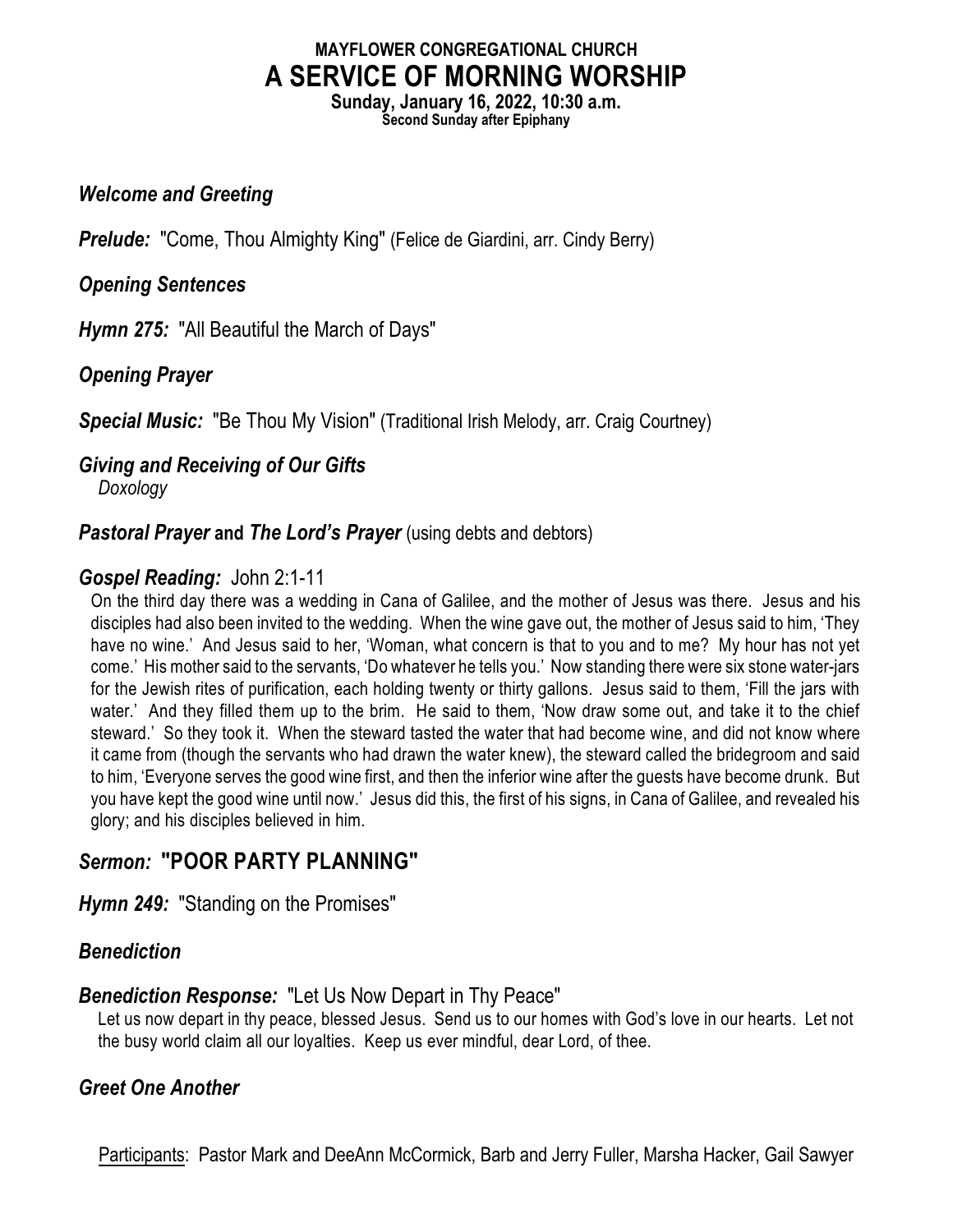### **GOD'S REVELATION** 275 All Beautiful the March of Days

Frances W. Wile, 1878-1939

**Traditional English Melody** Arr. by Ralph Vaughan Williams, 1872-1958



**FOREST GREEN CMD**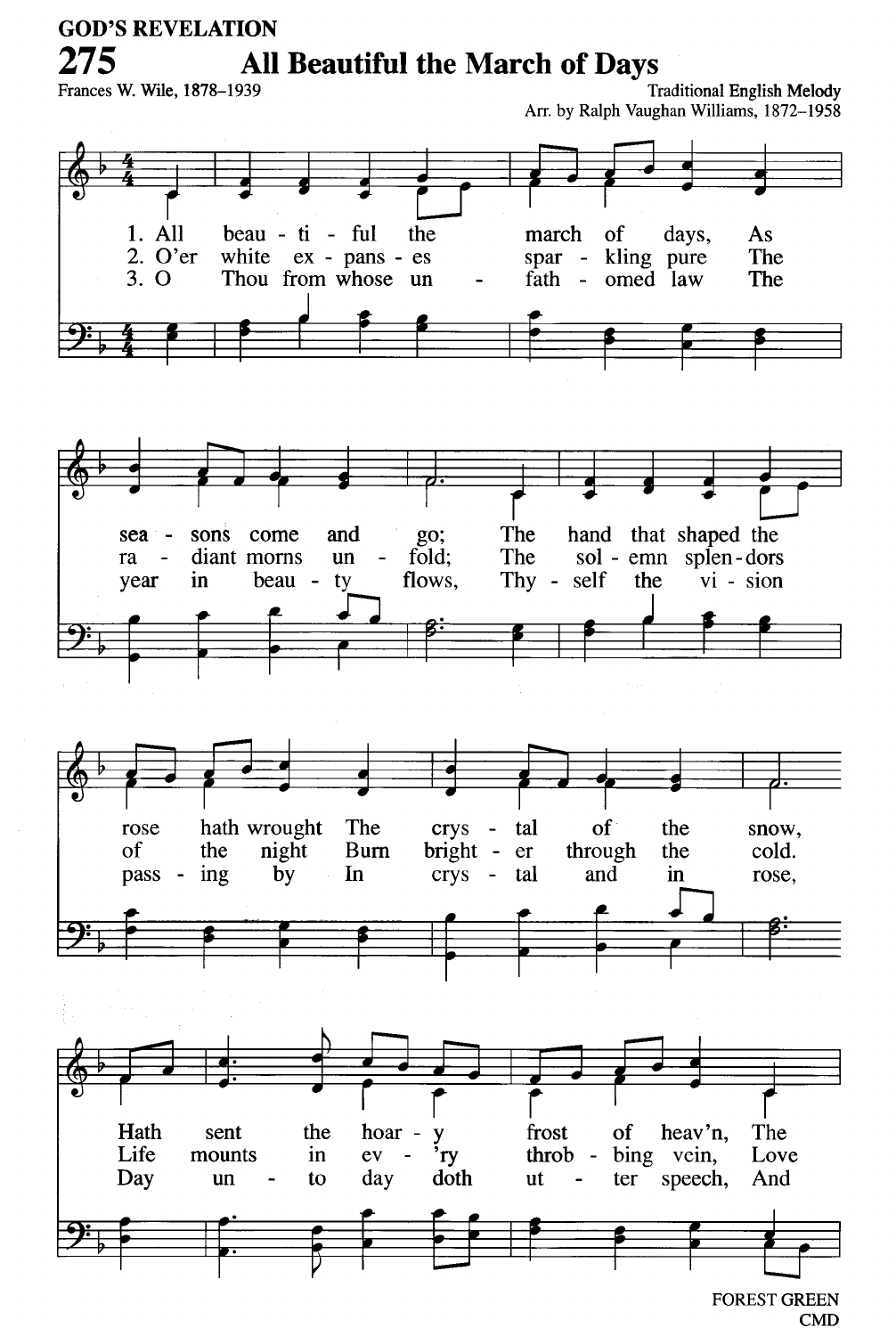#### **GOD'S REVELATION**



**新加工** 计可变

 $\label{eq:2.1} \begin{split} \mathcal{L}_{\text{max}}(\mathbf{r},\mathbf{r}) = \mathcal{L}_{\text{max}}(\mathbf{r},\mathbf{r}) = \mathcal{L}_{\text{max}}(\mathbf{r},\mathbf{r}) = \mathcal{L}_{\text{max}}(\mathbf{r},\mathbf{r}) = \mathcal{L}_{\text{max}}(\mathbf{r},\mathbf{r}) = \mathcal{L}_{\text{max}}(\mathbf{r},\mathbf{r}) = \mathcal{L}_{\text{max}}(\mathbf{r},\mathbf{r}) = \mathcal{L}_{\text{max}}(\mathbf{r},\mathbf{r}) = \mathcal{L}_{\text{max}}(\mathbf$ 

Taglia

 $\frac{1}{2}$  (  $2\times3$  )  $^2$  .

 $\sim 25$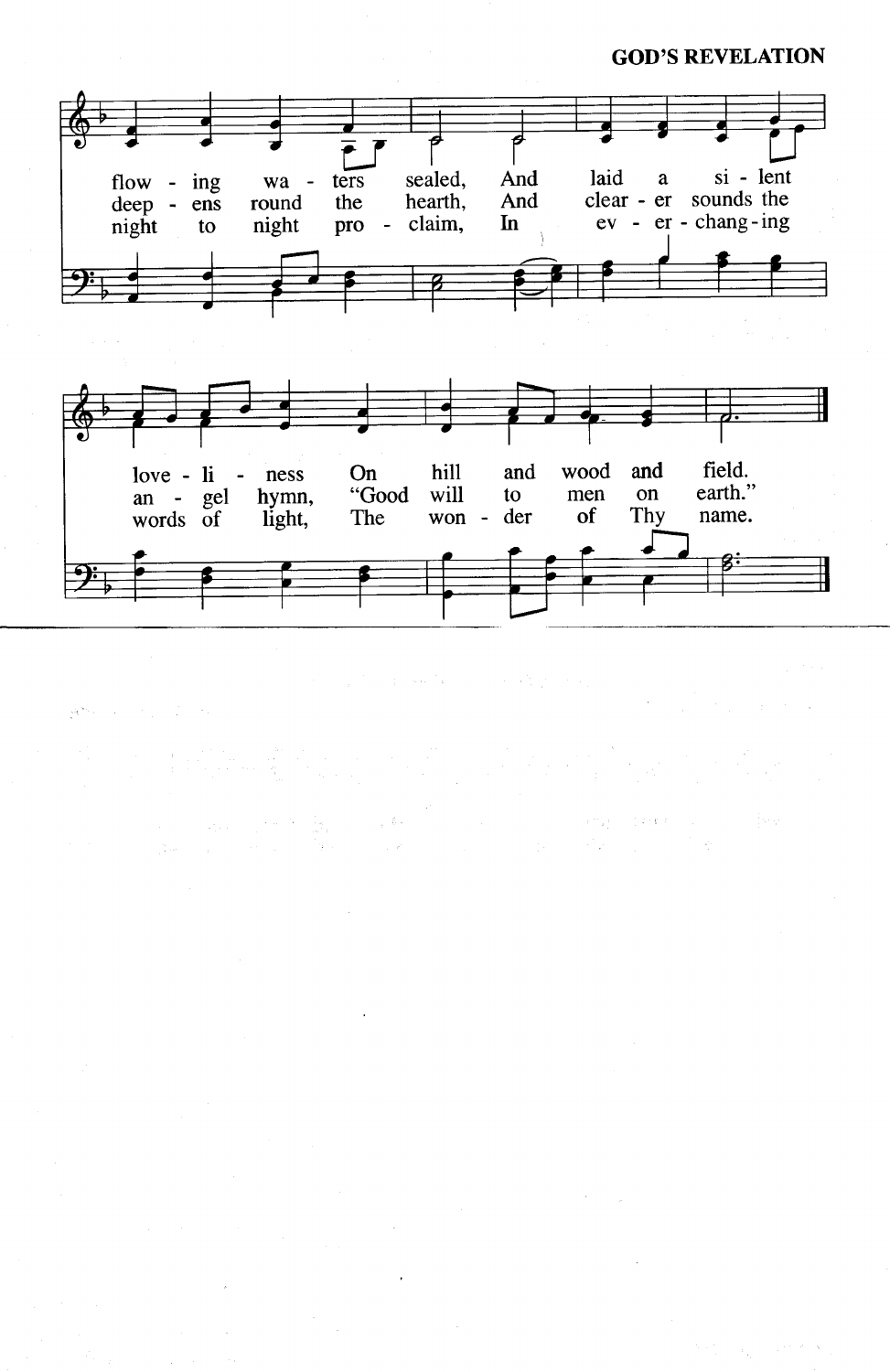**GOD'S REVELATION** 249

**Standing on the Promises** 

Russell Kelso Carter, 1849-1928

Ephesians 6:14-17 Russell Kelso Carter, 1849-1928



11.11.11.9 with Refrain